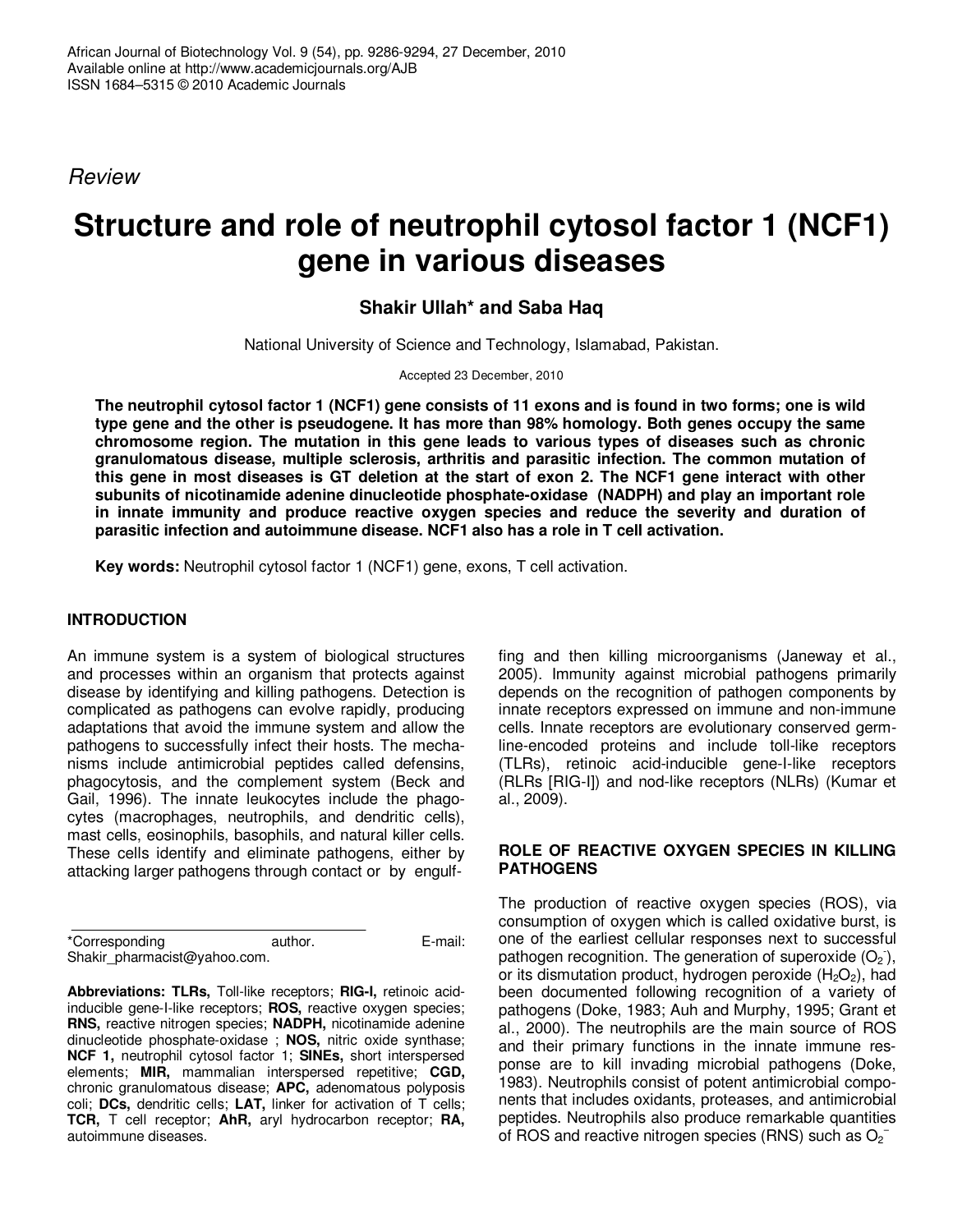

**Figure 1.** ROS production and functions in response to pathogens.

and NO - through the activity of oxidant-generating systems such as the phagocyte nicotinamide adenine dinucleotide phosphate-oxidase (NADPH) oxidase (Auh and Murphy, 1995) and nitric oxide synthase (NOS), respectively (Grant et al., 2000; Kleinert et al., 2004). During ingestion (phagocytosis) of invading pathogens, antimicrobial compounds contained in granules and ROS generated at the phagosome membrane are released directly into the phagosome. This process compartmentalizes both the pathogen and the cytotoxic products and facilitates intracellular killing. Neutrophil cytosol factor 1(NCF1) gene is involved in the generation of ROS (Moraes et al., 2006). The production of ROS and functions in response to pathogens is shown in Figure 1.

#### **NCF1 GENE AND PRODUCTION OF REACTIVE OXYGEN SPECIES**

The identification of mutations in the NCF1 gene related with low ROS production mediate the severity of disease (Olofsson et al., 2003; Hultqvist et al., 2005). The P47 phox protein is an essential component of the NADPH oxidase complex that catalyzes the transfer of a single electron from NADPH to oxygen, generating ROS. The release of ROS and its downstream products from phagocyting cells is known as respiratory burst and is regarded as part of the protection against invading pathogens (Babior, 2000).

The functional version of NCF1 in macrophages protects the mice from arthritis (Gelderman et al., 2007). Lack of ROS was shown to break T cell tolerance to endogenously expressed collagen type II in mice, suggesting an effect on the regulation of T cell tolerance; however, it remains to be determined whether this occurs centrally in the thymus or in the periphery (Hultqvist et al., 2007).

#### **PRODUCTION OF REACTIVE OXYGEN SPECIES AND NADPH OXIDASE**

The NADPH oxidase complex is responsible for the reduction of oxygen, yielding superoxide anion  $(O_2)$  that is subsequently transformed into other ROS, including hydrogen peroxide ( $H_2O_2$ ) and the hydroxyl radical (OH) (Halliwell, 1987; Babior, 1999).

 $NADPH + 2O_2 \rightarrow NADP^+ + 2O_2 + H^+$ 

The NADPH complex consisted of five subunits, two of which (p22phox and gp91phox) are localized in cellular membranes, constituting the flavocytochrome b558. Upon activation, the three cytosolic subunits (p47phox, p67phox and p40phox) co-localize and migrate to the membrane where they, along with the membrane subunits and the small GTPase (Rac1 in monocytes and Rac2 in neutrophils), form the active NADPH complex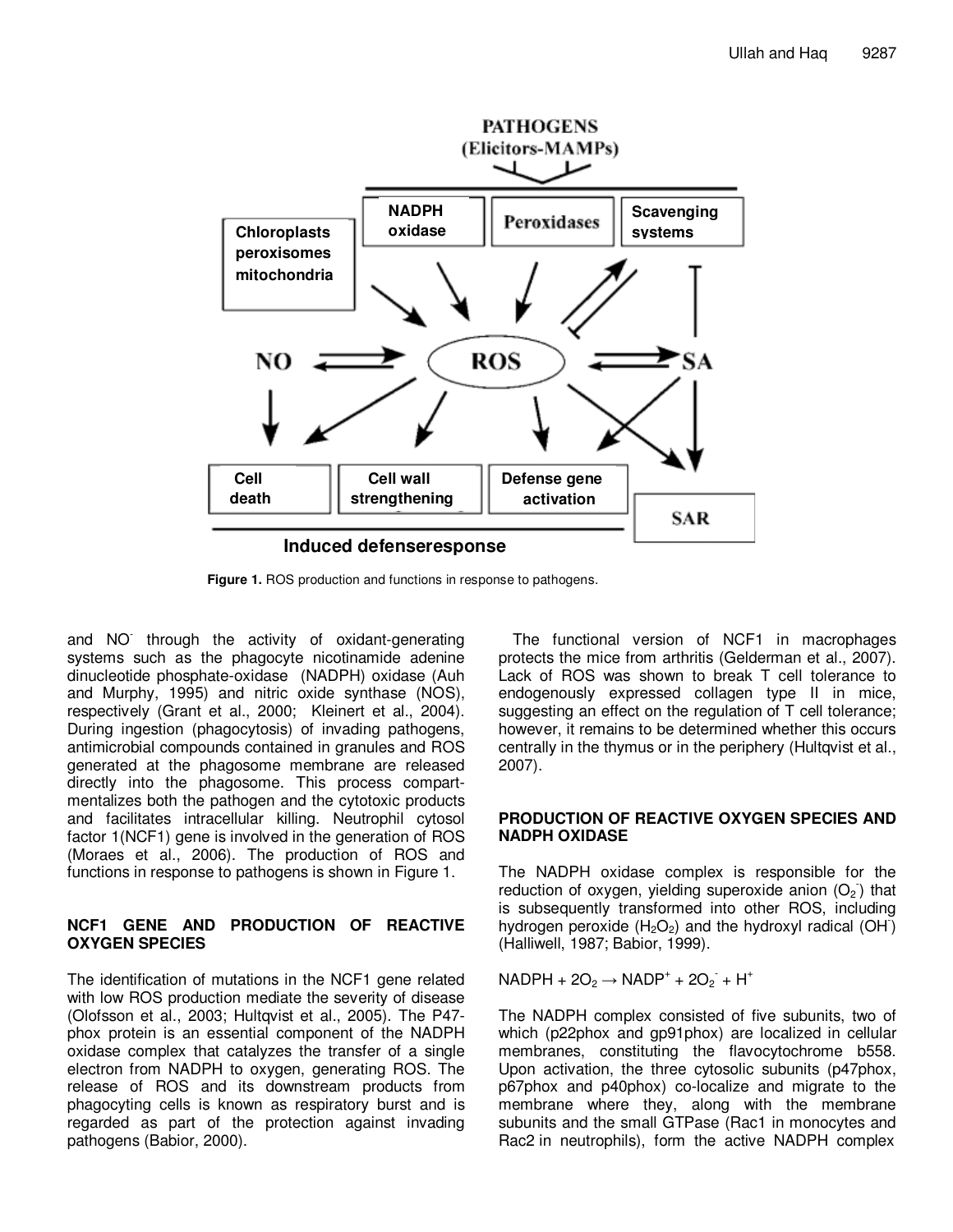

**Figure 2.** Various components of NADPH oxidase and protective role of ROS in autoimmune disease.

**Table 1.** Components of NADPH oxidase.

| <b>Component</b> | Gene             | Location on chromosome | <b>Location in cell</b> |  |
|------------------|------------------|------------------------|-------------------------|--|
| gp91phox         | <b>CYBB</b>      | Xp21                   | Cell membrane           |  |
| P22phox          | <b>CYBA</b>      | 16q24                  | Cell membrane           |  |
| P47phox          | NCF <sub>1</sub> | 7g11                   | Cytosol                 |  |
| P67phox          | NCF <sub>2</sub> | 1q25                   | Cytosol                 |  |
| P40phox          | NCF4             | 10q21.1                | Cytosol                 |  |

All cells are phagocyte dentritic cells.

(Figure 2 and Table 1). During activation, p47phox is heavily phosphorylated and its autoinhibitory confirmation is released, enabling it to co-localize with the flavocytochrome at the membrane (Ago et al., 2003). The p47phox protein is believed to be responsible for the transport of the cytosolic subunits to the membrane and is thus considered to be the organizing protein (Dusi et al., 1996).

## **STRUCTURE OF NCF1 GENE**

The NCF1 gene expresses an important component called P47 phagocyte oxidase (P47phox), which has a molecular weight of about 47 Kd. This P47phox is activated by phosphorylation and produces super oxides and hypochlorous acid (Wientjes et al., 2001). Sequence analysis revealed that the NCF1 wild type gene is 15,236 bp long, having 11 exon, and its intron/exon structure is identical to highly homologous pseudogene (Gorlach et al., 1997). The NCF1 gene comprised of high portion of repetitive elements, GC contents, short and long interspersed elements (SINEs and LINEs). There are 21 Alu elements and 3 mammalian interspersed repetitive (MIR) elements throughout the NCF1 gene and is depicted in Figure 3 (Stephen et al., 2000). The pseudogene which is highly homologous to wild type located on same chromosome (7q11.23 of chromosome) (Francke et al., 1990). Comparative sequence analysis between the wild type gene and pseudogene demonstrates greater than 98% homology but the pseudogene has GT deletion  $(AGT)$  at the start of exon 2 (Chanock et al., 2000). The cause of GT deletion is recombination events which may occur between highly homologous sequence of pseudogene and the wild type gene sequence (Roesler et al., 2000).

#### **COMPARISON OF HUMAN NCF1 GENE WITH MOUSE NCF1 GENE**

The major features of mouse and human NCF1 genes are compared in Table 2 and shown in Figure 4. The number and size of exons is similar to the two orthologs that is of human and mice. However, the mouse gene is more compact as compared to human gene. The introns 1, 2, 4, 5, and 8 in the human gene are larger than the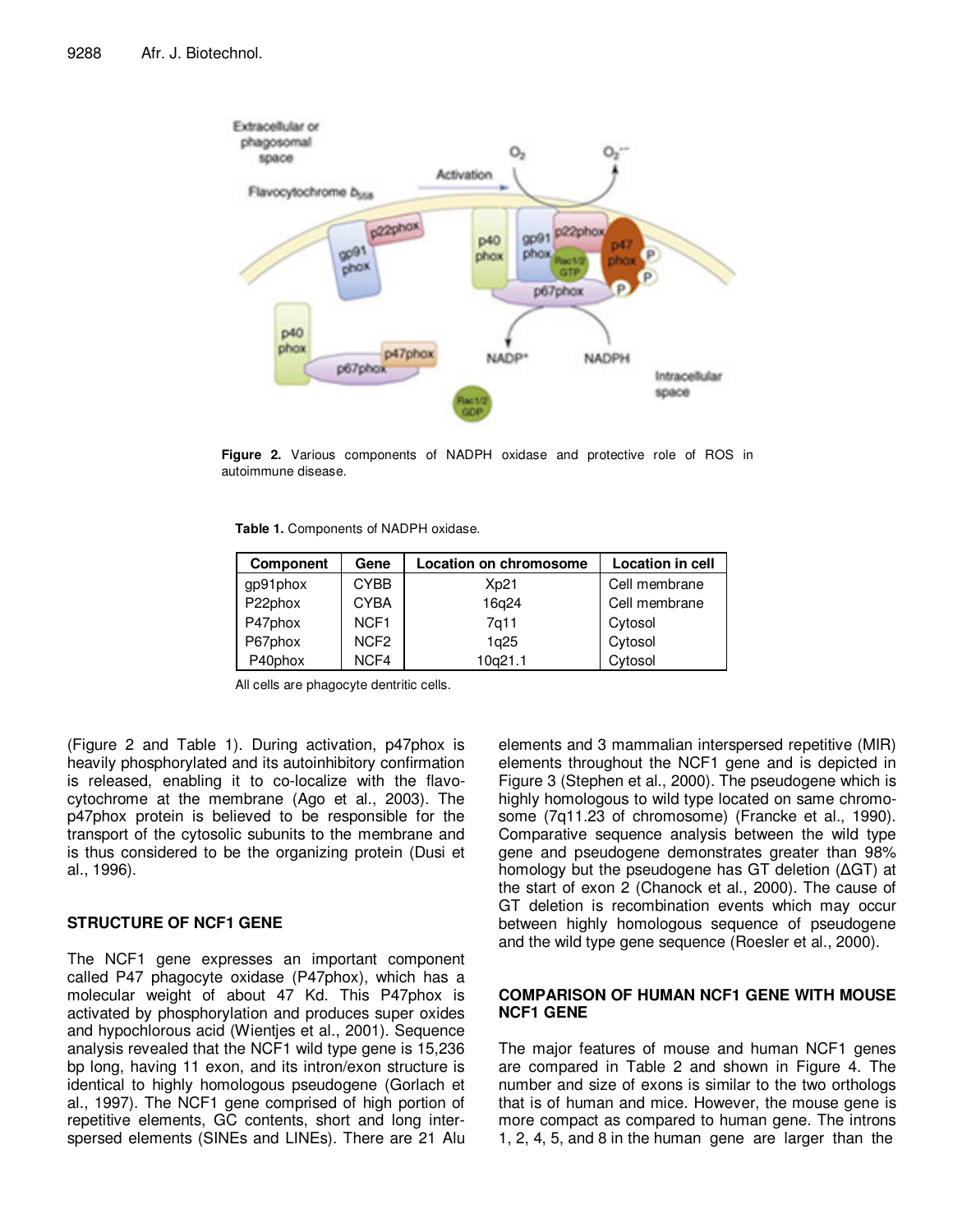

**Figure 3.** Structure of NCF1 gene and distribution of various repetitive sequences.

| Exon length bp |              |              | Intron length bp |       |              |
|----------------|--------------|--------------|------------------|-------|--------------|
| Exon           | <b>Human</b> | <b>Mouse</b> | <b>Intron</b>    | Human | <b>Mouse</b> |
|                | 72           | 72           |                  | 1.03  | 3.2          |
| 2              | 81           | 81           | 2                | 0.055 | 1.7          |
| 3              | 76           | 76           | 3                | 0.135 | 0.1          |
| 4              | 166          | 166          | 4                | 0.51  | 1.4          |
| 5              | 56           | 56           | 5                | 0.79  | 2.0          |
| 6              | 123          | 123          | 6                | 0.33  | 0.5          |
|                | 108          | 108          | 7                | 1.72  | 1.5          |
| 8              | 118          | 118          | 8                | 0.61  | 2.2          |
| 9              | 108          | 105          | 9                | 0.51  | 0.5          |
| 10             | 145          | 146          | 10               | 0.16  | 0.3          |
| 11             | 351          | 351          | 11               |       |              |

**Table 2.** Comparison of NCF1 gene of human and mouse.



**Figure 4.** Structure of NCF1 gene of mouse.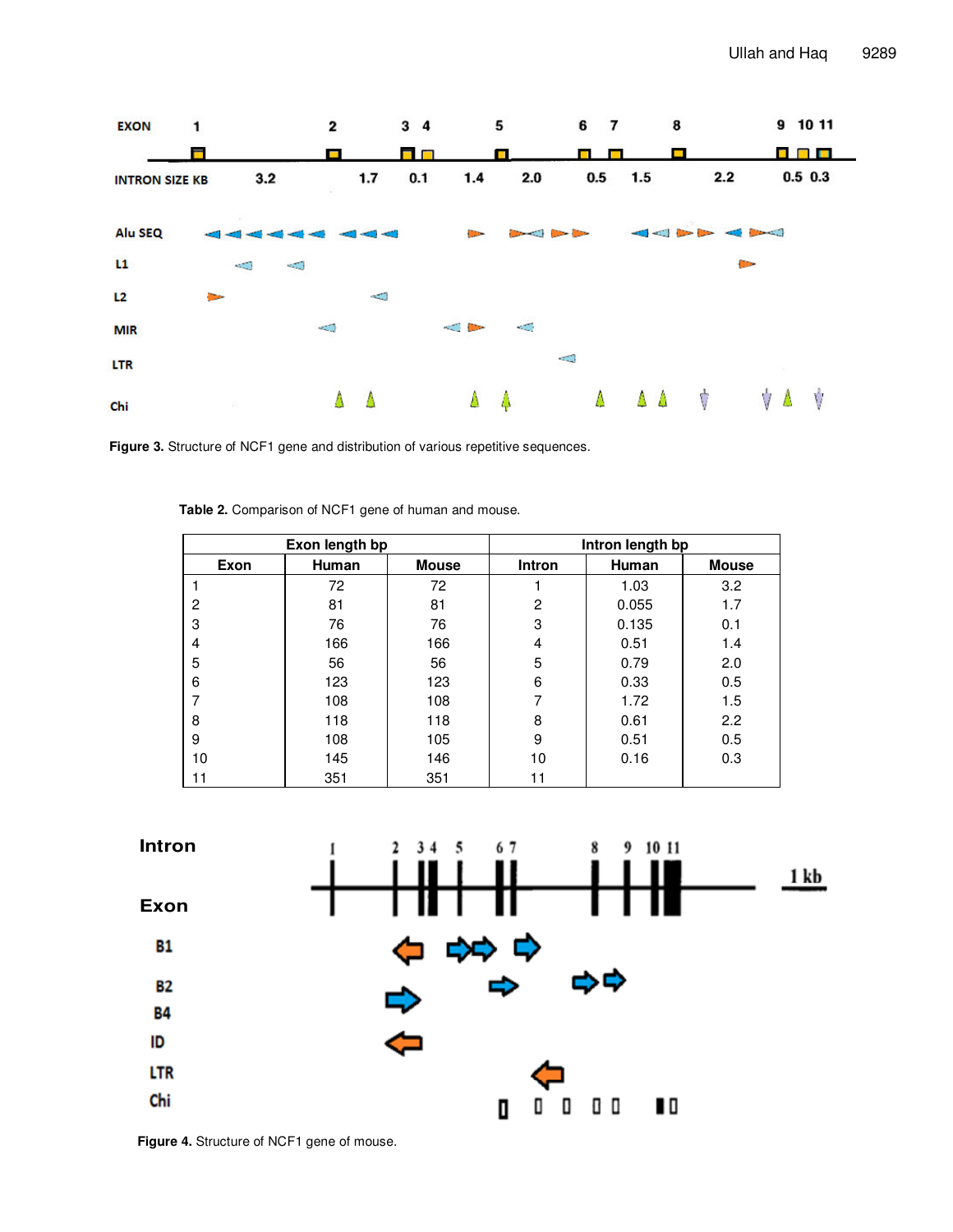| <b>Disease</b> | <b>Component</b> | % Contribution |
|----------------|------------------|----------------|
| CGD            | gp91phox         | 70             |
| CGD            | p47phox          | 25             |
| CGD            | p67phox          | -5             |
| CGD            | p22phox          | -5             |
| CGD            | Rac <sub>2</sub> | case           |

**Table 3.** Contribution of various components of NADPH oxidase system in CGD.

corresponding introns in the mouse gene except intron 7. The human introns contain more repetitive sequences while intron 1 of mouse is devoid of a repetitive sequence (Udaya et al., 2000).

#### **ASSOCIATION OF NCF1 GENE WITH OTHER GENES**

The NCF1 gene is a crucial component of the NADPH oxidase complex and this complex is involve in production of ROS which reduce the duration of infection such as malaria (Rosen et al., 1995).

Molecular and biochemical analysis highlighted the importance of at least four components of the NADPH oxidase: gp91-phox, p67-phox, p47-phox, and p22-phox (Clark and Hunt, 1991; Roos et al., 1995; Roos et al., 1996). Interestingly, p47-phox deficiency is roughly five times more common than p22-phox or p67-phox deficiency. The mutations were reported in patients with gp91-phox as well as p22-phox and p67-phox deficient; the majority of p47-phox deficient patients have only the GT deletion at the start of exon 2 (Volpp and Lin, 1993; Roesler et al., 2000). The resultant frame shift generates a pre terminal stop codon; the predicted truncated protein of approximately 50 amino acids has not been detected in patient samples. Several groups suggested that this region represented a mutational hot spot, and it was postulated that either DNA strand slippage or hairpin loops could account for the striking over representation of the dinucleotide deletion (Casimir, 1991; Volpp and Lin, 1993).

#### **ASSOCIATION OF NCF1 GENE WITH MALARIA**

The release of ROS plays an important part in innate immune responses against pathogens (Rosen et al., 1995). The majority of ROS including hydrogen peroxide  $(H<sub>2</sub>O<sub>2</sub>)$  or superoxide ions (O<sub>2</sub>) are produced via two pathways, involving phagocyte NADPH oxidase or hypoxanthine metabolism (Beauchamp and Fridovich, 1970; Iyer et al., 1961). It had been reported that pseudogene has no effect on clearance and time course of parasite (Brad et al., 2004).

During malaria, ROS production can contribute to both rapid parasite clearances in mild malaria (Greve et al.,

1999) but in severe malaria, a high capacity to produce ROS was associated with anaemia. It means that ROS has a possible role for both parasite clearance and anemia during *Plasmodium falciparum* infection (Greve et al., 2000). Genetic variation in components of the leukocyte NADPH oxidase may, therefore, influence disease susceptibility and disease course of parasitic infection and autoimmune disease (Uhlemann et al., 2004). The ratio of AGT/GTGT in NCF1 gene had also been correlated with clinical parameters and ROS production during *P. falciparum* malaria infection (Greve et al., 2008).

#### **ASSOCIATION OF NCF1 GENE WITH CHRONIC GRANULOMATOUS DISEASE**

Chronic granulomatous disease (CGD) was first described in 1959 and was known as fatal granulomatous disease of childhood (Prando et al., 2004). The mutational defect in the NADPH oxidase complex leads to CGD. The phagocytes fail to produce high amount of ROS (Bridges et al., 1959; Baehner and Nathan, 1967). These mutational changes range from X-linked recessive defect in CYBB (Xp21) encoding gp91phox component of NADPH oxidase to autosomal recessive defects in CYBA (16q24), NCF1 (7q11), NCF2 (1q25), and RAC2 (22q12) genes encoding p22phox, p47phox, p67phox, and Rac2 components, respectively (Table 3) (Winkelstein et al., 2000).

The mutation may be due to deletions, nonsense mutations, insertions, and missense mutations (Williams et al., 2000). The evidence to hyper inflammatory, non infectious complications in CGD, suggest a role for ROS in lowering inflammatory responses. The CGD patients do not only suffer from increased frequency of infectious diseases but are also more prone to develop other inflammatory diseases in case of mutation (De Ravin et al., 2008).

## **AUTOIMMUNE DISEASES AND NCF1 GENE**

Autoimmunity is the failure of an organism to recognize its own constituent parts as self, which allows an immune response to act against its own cells and tissues. The NCF1 in humans is quite complex because it also contains a variable number of genetic duplications (Gorlach et al., 1997; Hockenhull et al., 1999). The association of NCF1 gene with autoimmune disease is difficult due to its complexity; however, genetic variants in other genes of the NADPH complex could result in similar effects (Moreno et al., 2007). Association studies of all the genes encoding the components of the NADPH oxidase complex have been implicated to have a link with autoimmune diseases (RA) (Figure 5) (Olsson et al., 2007).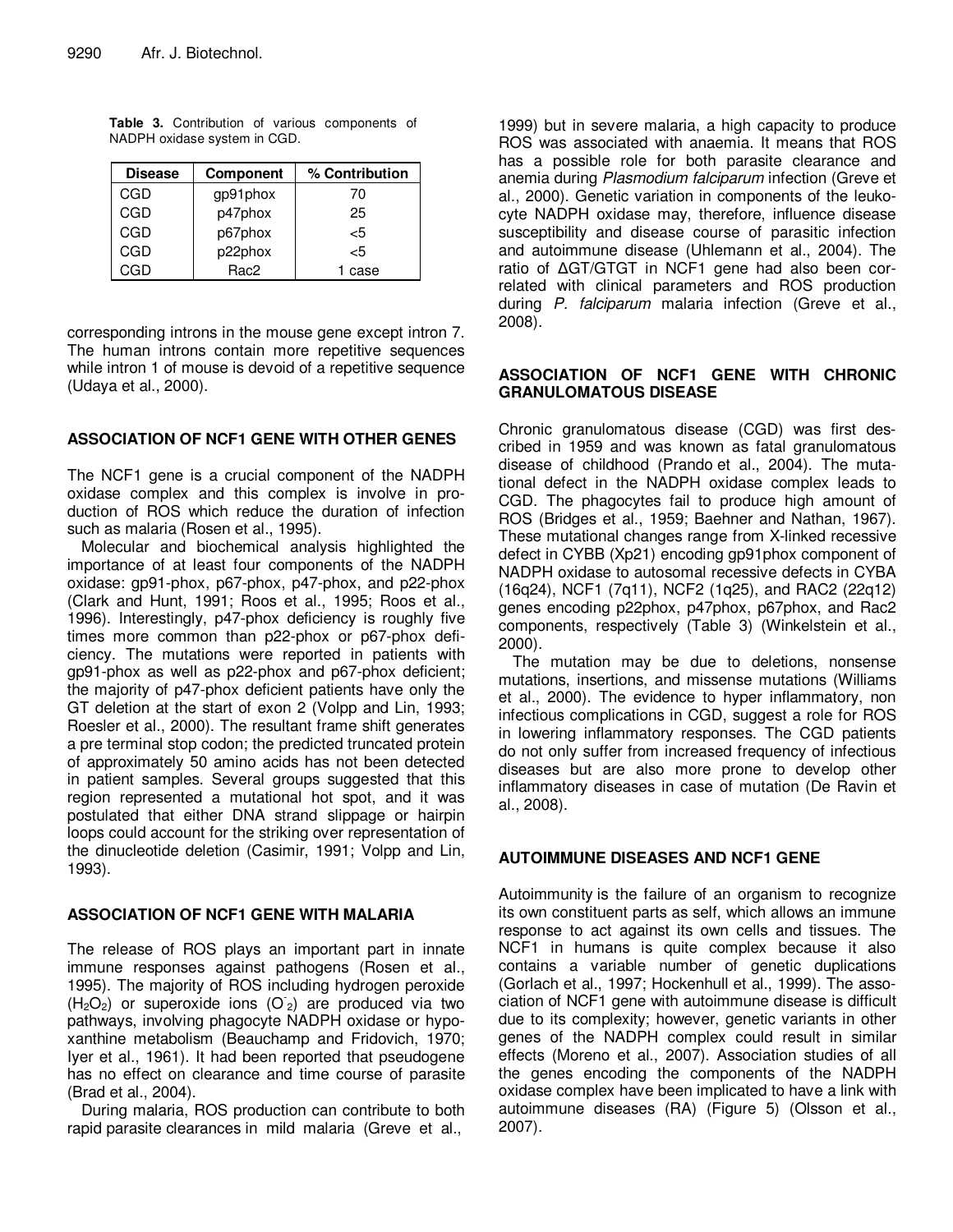

**Figure 5.** Role of T cell activation in autoimmune disease.



**Figure 6.** Role of ROS in T cell autoreactivity.

# **NCF1 GENE AND AUTOREACTIVE T CELLS**

The NCF1 gene is involved in the production of ROS through various components of NADPH complex. The complex formed in the adenomatous polyposis coli (APC) endosomal membrane is translocated within lipid rafts to the cellular membrane where contact with the T cell occurs (Babior, 1999). The ROS produced are directed towards endosomal compartments, where the peptides are processed and major histocompatibility complex (MHC) complex is formed which facilitate T cells interaction with the APC (Figure 6). The ROS directed into

endosomal compartments raise the pH and modify antigen processing in dendritic cells (DCs) but not in macrophages (Savina et al., 2006; Mantegazza et al., 2008). Macrophages might use the oxidative burst in such a way that may down regulate interacting T cells by oxidizing their cell membranes (Shao et al., 2003).

The NADPH complex is located in the lipid rafts and probably releases the ROS into the immunological synapse formed between interacting T cells and APCs. The  $O_2$ <sup>\*</sup> radical has a short half-life but it forms stable hydrogen peroxide which enables diffusion to distant targets, such as interacting cell membranes (Gelderman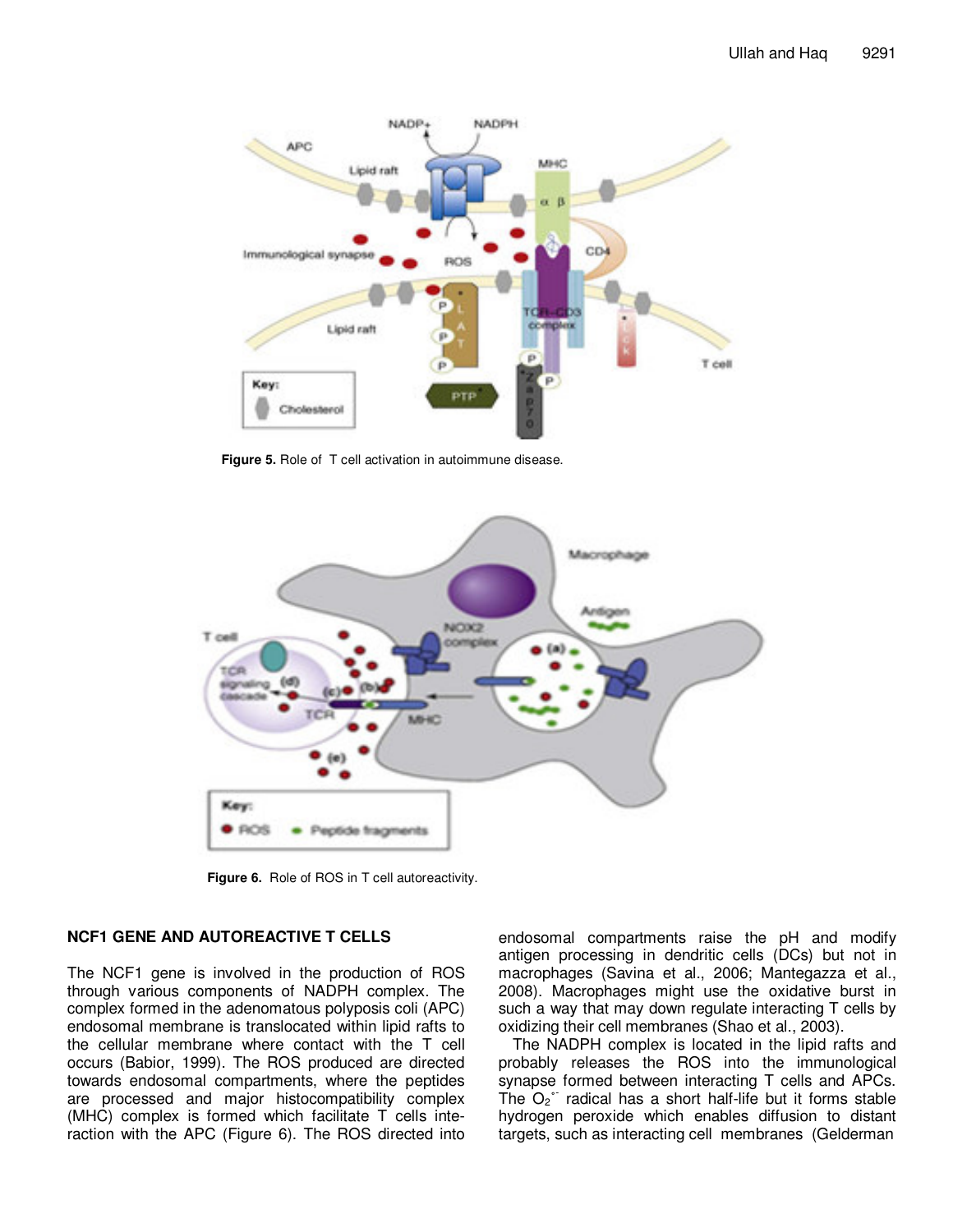et al., 2006; Kramarenko et al., 2006). The intracellular oxidation might lead to apoptosis and thereby reduce the number of responding T cells. However, the regulatory effect of the NCF1 polymorphism does not lead to a differential cell number or susceptibility to apoptosis (Gelderman et al., 2006). This argues for a more limited role of NCF1, operating by regulating ROS production from interacting macrophages and resulting in effects on T-cell membranes and membrane-associated proteins (Figure 6) (Gelderman et al., 2007). The T cells isolated from RA synovial joints are under oxidative stress, which affects linker for activation of T cells (LAT) signaling (Gringhuis et al., 2000). This indicates that ROS exposure also comprises a regulatory mechanism in human RA. Furthermore, ROS-mediated modification of the structure of the protein tyrosine kinase, Lck, had been reported in T cells from synovial fluid (Romagnoli et al., 2001), suggesting that ROS under certain conditions can modify cysteine residues. These residues are targets for S-acetylation and could result in delocalization of proteins from T cell membrane lipid rafts and inhibition of T cell activation (Jury et al., 2007). A more direct effect on T cell activation had been suggested because redox levels affect the fine tuning of T cell receptor (TCR) signaling (Hehner et al., 2000; Reyes et al., 2005). Furthermore, ROS not only affect the TCR signaling structures but also promote the assembly of the T cell-activation complex within the lipid rafts and enhances lipid raft formation (Lu et al., 2007) and the clustering of proteins (Nakashima et al., 2002).

# **ASSOCIATION OF NCF1 GENE WITH ARTHRITIS**

The etiology of RA is not exactly known but there is possibility that environmental and genetic factors play an important role in its severity and disabling (Symmons et al., 1997; MacGregor et al., 2000). A linkage analysis and positional cloning in animal model identified that NCF1 gene regulate the severity of RA (Vingsbo et al., 1998; Olofsson et al., 2003). A dramatic increase was observed in the severity of RA due to low capacity of NADPH oxidase complex to produce ROS, so a decrease in membrane proteins and activation of T cell and arthritogenic T cells was observed mainly through low oxidative burst (Gelderman et al., 2006). Thus, NCF1 polymorphism and its effects on the decreased ROS production was concluded to be associated with the regulation of arthritogenic CD4 T cells in the immune priming phase (Olofsson et al., 2003; Hultqvist et al., 2005). It was found that T cells of rats and mice with impaired ROS production could change the oxidation state and reduce the proteins on their cell membrane surfaces, that is, they had more free sulfhydryl (–SH) groups (Gelderman et al., 2006). It showed that other cells, such as APCs, in the donor strains modify the T cell membrane redox levels before transfer. The functional expression of p47phox on macrophages protect from

arthritis in mice (Gelderman et al., 2007). The low level of ROS was shown to break T cell tolerance to endogenously expressed collagen type II in mice, suggesting an effect on the regulation of T cell tolerance; however, it remains to be explored whether this occurs centrally in the thymus or in the periphery (Hultqvist et al., 2007).

# **THERAPEUTIC APPROACHES**

Polycyclic aromatic hydrocarbons such as benzo  $(a)$ pyrene (BaP) are known to regulate the gene expression through aryl hydrocarbon receptor (AhR). The BaP markedly increased the expression of P47phox factor. It was confirmed by the NADPH oxidase specific inhibitor apocynin and the chemical AhR inhibitor alpha-naphtoflavone increase the expression of P47phox (Pinel et al., 2009).

There is an increasing number of findings suggesting that ROS produced by the  $NOX<sub>2</sub>$  complex are antiinflammatory and prevent autoimmune responses, thus challenging existing dogma (Malin et al., 2009).

The cytosolic activator and organizer proteins and GTP-Rac are used to regulate the activities of NOX, a family of NADPH oxidases. It is regulated through (a) Formation of Nox-p22phox heterodimeric complexes allowing plasma membrane translocation, and (b) phospholipids-binding specificities of PX domaincontaining organizer proteins (p47phox or Nox organizer 1 (Noxo1 and p40phox) (Thomas et al., 2009)

Treatment of arthritis with ROS promoting substances such as phytol (3,7,11,15-tetramethyl-2-hexadecene-1-ol) targets a newly discovered pathway leading to autoimmune inflammatory disease and introduces a novel class of therapeutics for treatment of RA and possibly other chronic inflammatory diseases (Malin et al., 2006)

## **REFERENCES**

- Ago T, Kuribayashi F, Hiroaki H, Takeya R, Ito T, Kohda D, Sumimoto (2003). Phosphorylation of p47phox directs phox homology domain from SH3 domain toward phosphoinositides, leading to phagocyte NADPH oxidase activation. Proc. Natl. Acad. Sci. USA, 100(8): 4474- 4479.
- Savina A, Carolina J, Stephanie H (2006). NOX2 controls phagosomal PH to regulate antigen processing during crosspresentation by dendritic cells. Cell, 126(1): 205-218.
- Mantegazza AR, Savina A, Vermeulen M, Perez L, Geffner J, Hermine O (2008). NADPH oxidase controls phagosomal pH and antigen cross-presentation in human dendritic cells. Blood, 112(12): 4712- 4722.
- Auh C-K, Murphy TM (1995). Plasma membrane redox enzyme is involved in the synthesis of  $O_2$  and  $H_2O_2$  by Phytophthora elicitorstimulated rose cells. Plant Physiol. 107: 1241-1247.
- Babior BM (1999). NADPH oxidase: an update. Blood, 93(5): 1464- 1476.
- Babior BM (2000). NADPH oxidase. Am. J. Med. 109: 33-44.
- Baehner RL, Nathan DG (1967). Leukocyte oxidase. defective activity in chronic granulomatous disease. Science, 155(764): 835-836.
- Beauchamp C, Fridovich I (1970). A mechanism for the production of ethylene from methional. The generation of the hydroxyl radical by xanthine oxidase. J. Biol. Chem. 245: 4641-4646.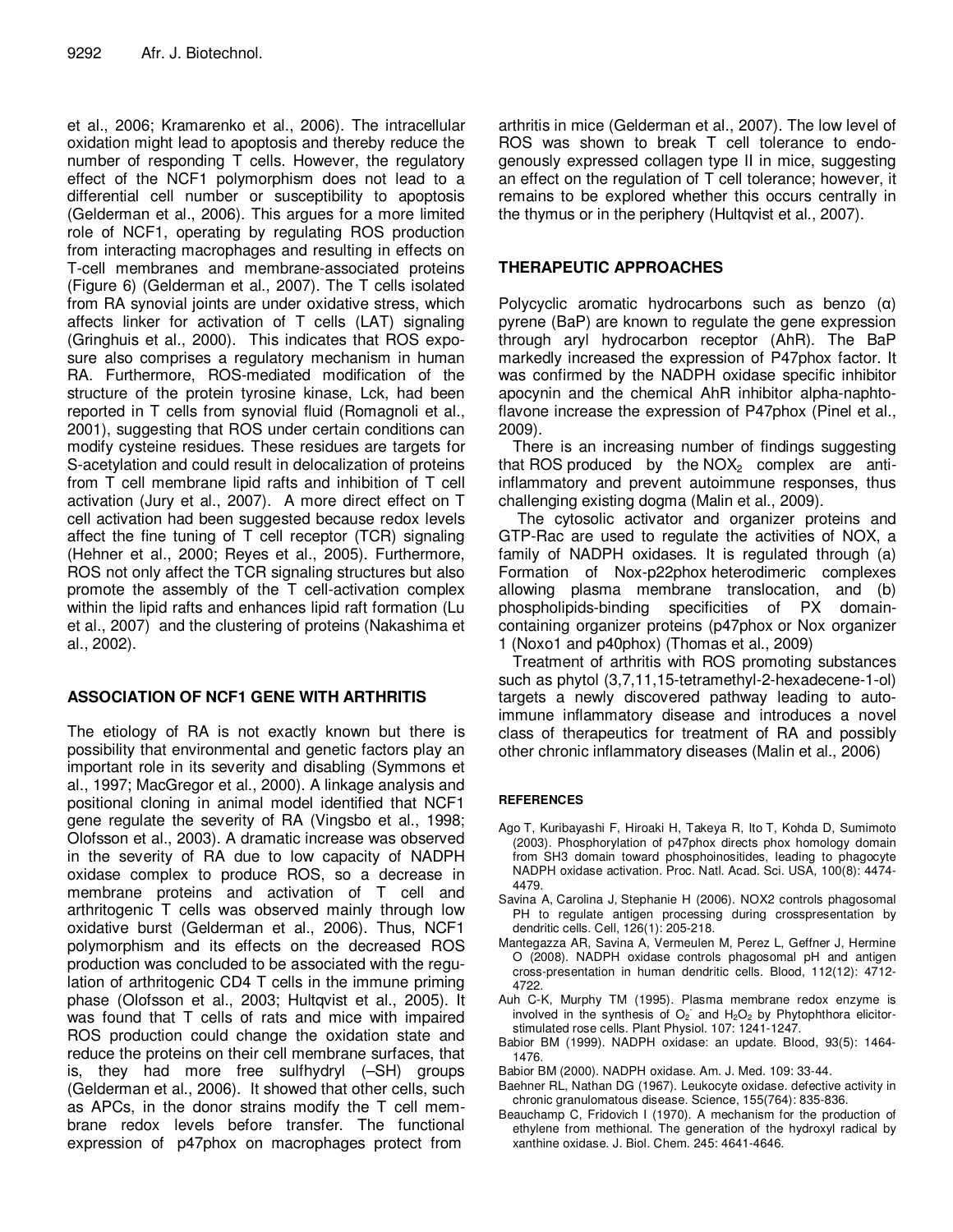Beck G, Gail SH (1996). Scientific American, 275(5): 60-66.

- Brad MG, Joan B, Patrick F, William PW (2004). Suppression of Plasmodium chabaudi Parasitemia Is Independent of the Action of Reactive Oxygen Intermediates and/or Nitric Oxide. 72(11): 6359- 6366.
- Bridges RA, Berendes H, Good RA. (1959). A fatal granulomatous disease of childhood; The clinical, pathological, and laboratory features of a new syndrome. AMA J. Dis. Child April, 97(4): 387-408.
- Casimir C, Bu-Ghanim H, Rodaway A (1991). Autosomal recessive chronic granulomatous disease caused by a deletion at a dinucleotide repeat. Proc. Natl. Acad. Sci. USA, 88(7): 2753-2757.
- Chanock SJ, Roesler J, Zhan S, et al., (2000). Genomic structure of the human p47-phox (NCF1) gene. Blood Cells Mol. Dis. 26: 37-46.
- Clark IA, Hunt NH (1983). Evidence for reactive oxygen intermediates causing hemolysis and parasite death in malaria. Infect. Immun. 39: 1-6.
- De Ravin SS, Naumann N, Cowen EW, Friend J, Hilligoss D, Marquesen M, Balow JE, Barron KS, Turner ML, Gallin JI (2008). Chronic granulomatous disease as a risk factor for autoimmune disease. J. Allergy Clin. Immunol. 122(6): 1097-1103.
- Doke N (1983). Involvement of superoxide anion generation in the hypersensitive response of potato tuber tissues to infection with an incompatible race of *Phytophthora infestans* and to the hyphal wall components. Physiol. Plant Pathol. 23: 345-357.
- Dusi S, Donini M, Rossi F (1996). Mechanisms of NADPH oxidase activation: translocation of p40phox, Rac1 and Rac2 from the cytosol to the membranes in human neutrophils lacking p47phox or p67phox. Biochem. J. 314: 409-412.
- Jury EC, Flores-Borja F, Kabouridis PS (2007). Lipid rafts in T cell signalling and disease. Semin. Cell Dev. Biol. 18(5-3): 608-615.
- Francke U, Hsieh C-L, Foellmer B et al., (1990). Genes for two autosomal recessive forms of chronic granulomatous disease assigned to 1q25 (NCF2) and 7q11.23 (NCF1). Am. J. Hum. Genet. 47: 483-492.
- Gelderman KA, Hultqvist M, Holmberg J, Olofsson P, Holmdahl R (2006). Macrophages suppress T cell responses and arthritis development in mice by producing reactive oxygen species. J. Clin. Invest. 117: 3020-3028.
- Gelderman KA, Hultqvist M, Holmberg J, Olofsson P, Holmdahl R (2007). Macrophages suppress T cell responses and arthritis development in mice by producing reactive oxygen species. J. Clin. Invest. 117: 3020-3028.
- Gorlach A, Lee P, Roesler J, Hopkins P, Christensen BL, Green ED, Chanock SJ, Curnutte JT (1997). The p47-phox pseudogene carries the most common mutation causing p47-phox deficient chronic granulomatous disease. J. Clin. Invest. 100(8): 1907-1918.
- Grant M, Brown I, Adams S, Knight M, Ainslie A, Mansfield J (2000). The RPM1 plant disease resistance gene facilitates a rapid and sustained increase in cytosolic calciumthat is necessary for the oxidative burst and hypersensitive cell death. Plant J. 23: 441-450.
- Greve B, Lehman LG, Lell B, Luckner D, Schmidt-Ott R, Kremsner PG (1999). High oxygen radical production is associated with fast parasite clearance in children with *Plasmodium falciparum* malaria. J. Infect. Dis. 179: 1584-1586.
- Greve B, Kremsner PG, Lell B, Luckner D, Schmid D (2000). Malarial anaemia in African children associated with high oxygen radical production. Lancet, 355(3): 40-41.
- Greve B, Kremsner PG, Lell B, Luckner D, Schmid D (2008). Malarial anaemia in African children associated with high oxygen radical production. Lancet, 355(3): 40-41.
- Gringhuis SI, Leow A, Papendrecht-Van der V, Remans PHJ, Breedveld FC, Verweij CL (2000). Displacement of linker for activation of T cells from the plasma membrane due to redox balance alterations results in hyporesponsiveness of synovial fluid *T lymphocytes* in rheumatoid arthritis. J. Immunol. 164(4): 2170-2179.
- Halliwell B (1987). Oxidant and human disease: Some concepts. FASEB J. 1: 358-364.
- Hehner SP, Breitkreutz R, Shubinshky G, Unsoeld H, Schulze-Osthoff K, Lienhard Schmitz M, Droege W (2000). Enhancement of T cell receptor signaling by a mild oxidative shift in the intracellular thiol pool. J. Immunol. 165(8); 4319-4328.\

Hockenhull EL, Carette MJ, Metcalfe K, Donnai D, Read AP, Tassabehji

M (1999). A complete physical contig and partial transcript A map of the Williams syndrome critical region. Genomics, 58: 138-145.

- Hultqvist M, Holmdahl R (2005). Ncf1 (p47phox) polymorphism determines oxidative burst and the severity of arthritis in rats and mice. Cell Immunol. 233(2): 97-101.
- Hultqvist,M, Holmdahl R (2007). Lack of reactive oxygen species breaks T Cell tolerance to collagen Type II and allows development of arthritis in mice. J. Immunol. 179: 1431-1437.
- Iyer GYN, Islam MF, Quastei JH (1961). Biochemical aspects of phagocytosis. Nature, 192: 535-541.
- Janeway CA, Abbas AK, Lichtman AH (2005). Immunobiology. (6th ed.). Garland Science, (443): 07310-07314.
- Kleinert H, Pautz A, Linker K, Schwarz PM (2004). Regulation of the expression of inducible nitric oxide synthase. Eur. J. Pharmacol. 500: 255-266.
- Kramarenko GG, Hummel SG, Martin SM, Buettner GR (2006). Ascorbate reacts with singlet oxygen to produce hydrogen peroxide. Photochem. Photobiol. 82(6): 1634-1637.
- Kumar H, Kawai T, Akira S (2009). Pathogen recognition in the innate immune response. 420(1): 1-16.
- Lu SP, Feng MH, Huang HL, Huang YC, Tsou WI, Lai MZ (2007). Reactive oxygen species promote raft formation in *T lymphocytes*. Free Radic. Biol. Med. 42(7): 936-944.
- MacGregor AJ, Snieder H, Rigby AS, Koskenvuo M, Kaprio J, Aho K, Silman AJ (2000). Characterizing the quantitative genetic contribution to rheumatoid arthritis using data from twins. Arthritis rheumatism. 43(1): 30-37.
- Malin H, Peter O, Kyra AG, Jens H, Rikard H (2006). A New Arthritis Therapy with Oxidative Burst Inducers. 3(9): e348.
- Malin H, Lina MO, Kyra AG, Rikard H (2009). The protective role of ROS in autoimmune disease. 30(5): 201-208.
- Moraes TJ, Zurawska JH, Downey GP (2006). Neutrophil granule contents in the pathogenesis of lung injury. Curr. Opin. Hematol. 13: 21-27.
- Moreno MU, Zalba G, San Jose G (2007). A novel CYBA variant, the-675A/T polymorphism, is associated with essential hypertension. J. Hypertens. 25: 1615-1620.
- Olofsson P, Holmberg J, Tordsson J, Lu S, Akerstrom B, Holmdahl R (2003). Positional identification of Ncf1 as a gene that regulates arthritis severity in rats. Nat Genet. 33(1): 25-32.
- Olsson LM (2007). A case-control study of Rheumatoid arthritis identifies an associated SNP in theNCF4 gene supporting a role for the NOX-complex in autoimmunity. Arthritis Res. Ther. 9: R98.
- Pinel-Marie ML, Sparfel L, Desmots S, Fardel O (2009). Aryl hydrocarbon receptor-dependent induction of the NADPH oxidase subunit NCF1/p47 phox expression leading to priming of human macrophage oxidative burst. Epub. 47(6): 825-34.
- Romagnoli P, Strahan D, Pelosi M, Cantagrel A, van Meerwijk JPMA (2001). A potential role for protein tyrosine kinase p56 (lck) in rheumatoid arthritis synovial fluid T lymphocyte hypo responsiveness. Int. Immunol. 13(3): 305-312.
- Prando-Andrade C, Agudelo Florez P, Lopez JA, Paiva MA, Costa-Carvalho BT, Condino-Neto A (2004). autosomal chronic granulomatous disease: case report and mutation analysis of two brazilian siblings. 80(5): 425-428.
- Reyes BM, Danese S, Sans M, Fiocchi C, Levine AD (2005). Redox equilibrium in mucosal T cells tunes the intestinal TCR signaling threshold. J. Immunol. 175(4): 2158-2166.
- Roesler J, Curnutte J, Rae J, et al., (2000) Recombination events between the p47-Phox gene and its highly homologous pseudogene are the main cause of autosomal recessive chronic granulomatous disease (CGD). Blood, 15; 95(6): 2150-2156.
- Roos D, de Boer M, Kuribayashi F, et al., (1995) Mutations in the Xlinked and autosomal recessive forms of chronic granulomatous disease. Blood, 87: 1663-1681.
- Roos D, de Boer M, Kuribayashi F, et al., (1996) Mutations in the Xlinked and autosomal recessive forms of chronic granulomatous disease. Blood, 87: 1663-81.
- Rosen GM, Pou S, Ramos CL, Cohen MS, Britigan BE (1995). Free radicals and Phagocytic cells. FASEB J. 9(2): 200-209.
- Shao D, Segal AW, Dekker LV (2003). Lipid rafts determine efficiency of NADPH oxidase activation in neutrophils. FEBS Lett. 550(1-3): 101-106.